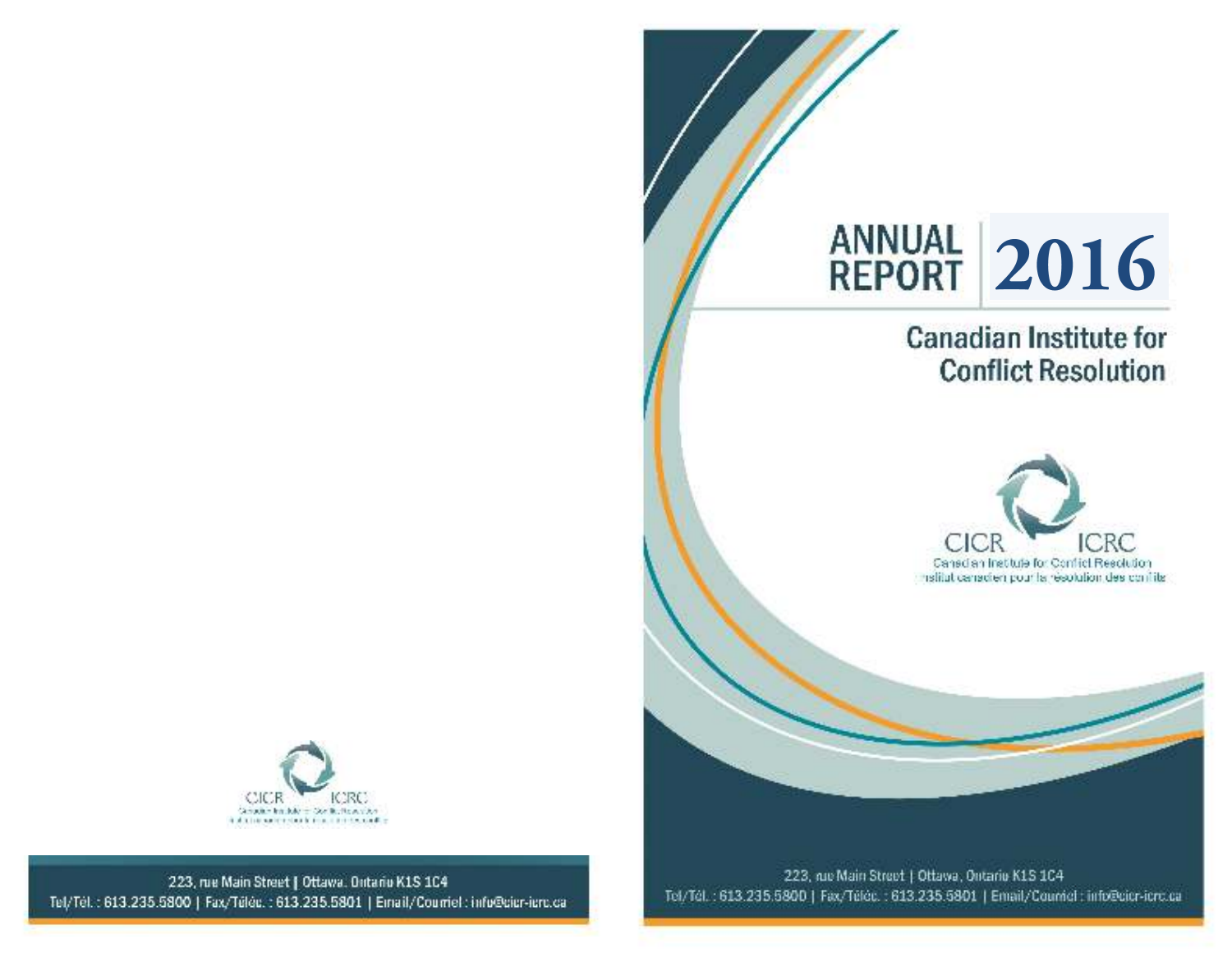### Current Roster of Board Members

### The Canadian Institute for Conflict Resolution (CICR) is a leader in intervention programs and training in Canada and internationally. Created in 1988 as a non-profit, charitable organization, it has developed unique programs, interventions tools and participatory workshops to help businesses, communities, and organizations uncover the sources of

deep-rooted conflict and begin the process of reconciliation.

CICR's Annual Report addresses the economic and social performance in order to be transparent and informative with all of CICR's stakeholders.

### NAME POSITION Kendel Rust Chair Aloysia Lee Vice-Chair Daniel Roseman **Past Chair** Susan Johnston Secretary Jean-Francois Rioux Director **Jan Michaels** Director Gabriel Bergeron **Director** Blandie Samson Director Roland Desjardins **Director**

Lorna Lemay **Advisor to the Board** Joyce Abarbanel **Advisor to the Board**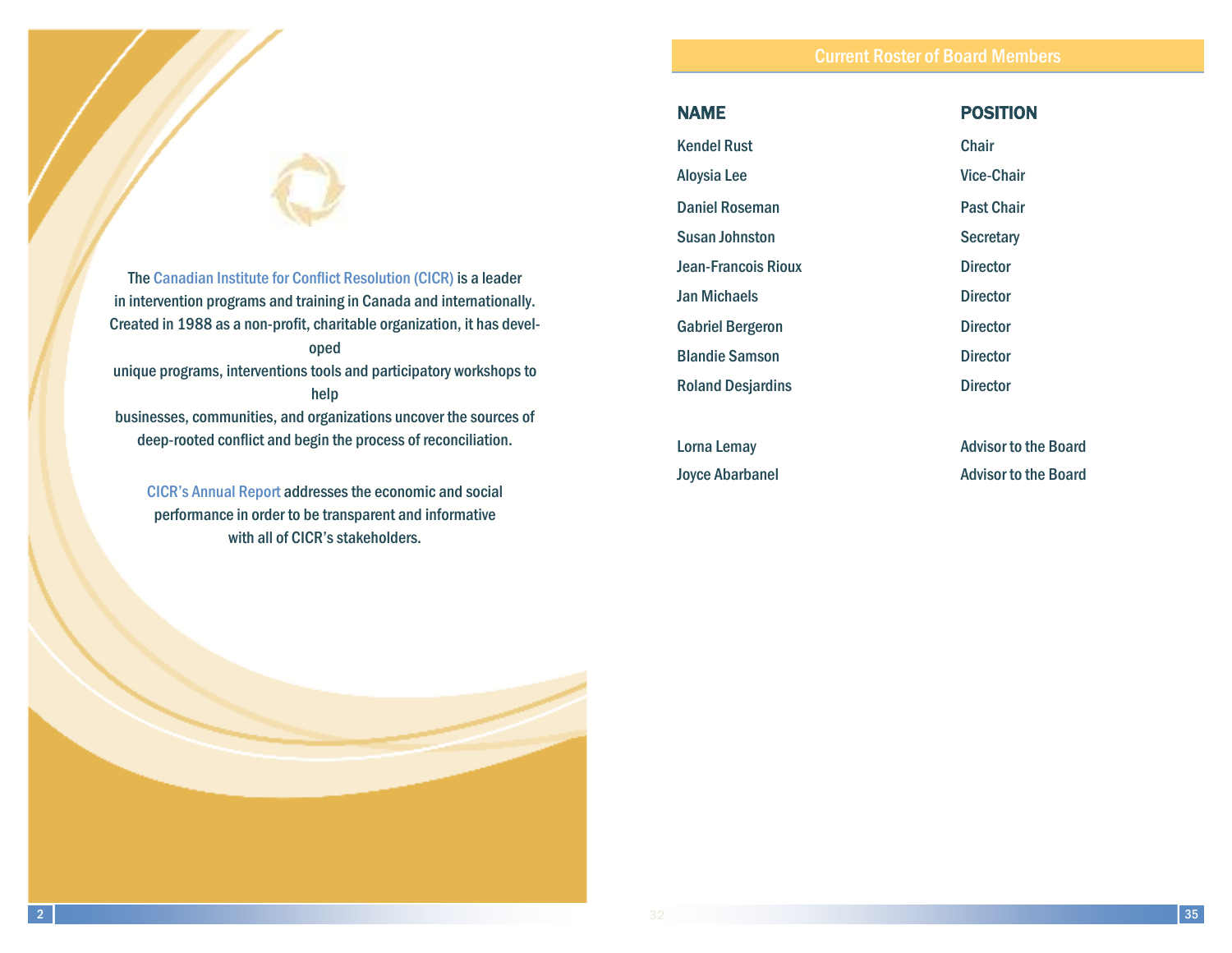### Report of the Nomination and Award Committee

Kendel Rust, Chair Susan Johnston, Member Roland Desjardins, Member Dan Roseman, Member

Pursuant to CICR Certificate of Continuance dated July 7, 2014, the number of board director positions was increased from eight to twelve. There are potentially eleven positions on the Board of Directors. Our Operational Policies, in addition to allowing non-members to sit on the board, identify a desired term structure so that 1/3 of the Directors' terms expire each year. Under CICR's By-Law, each Director can serve a maximum of two consecutive threeyear terms. A director who has served two consecutive terms may re-engage after a one-year absence from the Board.

The main purpose of having non-members on the Board is to fill specific roles or provide needed skills that may not be reflected among the incumbent Board members. Non-members may be specifically recruited to provide these competencies.

At the 2015 AGM, three new members were elected: Nathalie Filion, Blandie Sampson and Gabriel Bergeron. Gabriel and Blandie are non-members, brought on for their human resource and legal expertize respectively. Early in the new year, Vern Redekop was replaced in September by Jean-Francois Rioux. At a special members meeting, held in April, Nathalie Auger and Mary Anne Robblee were elected to the board but both subsequently resigned. Nathalie Filion and Gabriel Bergeron also resigned for reasons of job related work loads. Roland Desjardins was appointed to the Board in September. The Board is currently composed of seven members plus two advisors, Lorna Lemay and Joyce Abarbanel.

In August, the Committee advertised for a marketing advisor, either on a volunteer or paid basis. Applications are currently being reviewed.

The Committee also reviews and approves applications for the Scholarship Fund. During the year scholarships were approved for several change agents/community builders that were making a remarkable difference in their work in conflict zones, in spite of personal difficulties.

The Committee put out a call to the membership for nominations for election to the board for the 2016 AGM.

Respectfully submitted,

Kendel Rust, Chair, Nominations and Awards Committee

|    | <b>Index</b>                                                      |
|----|-------------------------------------------------------------------|
| 04 | Agenda   Minutes                                                  |
| 10 | <b>Financial Highlights   Audited Financial Statements</b>        |
| 20 | Value of our Charitable Work   Community Mediation Ottawa Program |
| 24 | <b>Membership   Members and Associates</b>                        |
| 28 | <b>Chair and Executive Director Report</b>                        |
| 33 | <b>Report of the Nominations and Awards Committee</b>             |
| 35 | <b>Current Roster of Board Members</b>                            |

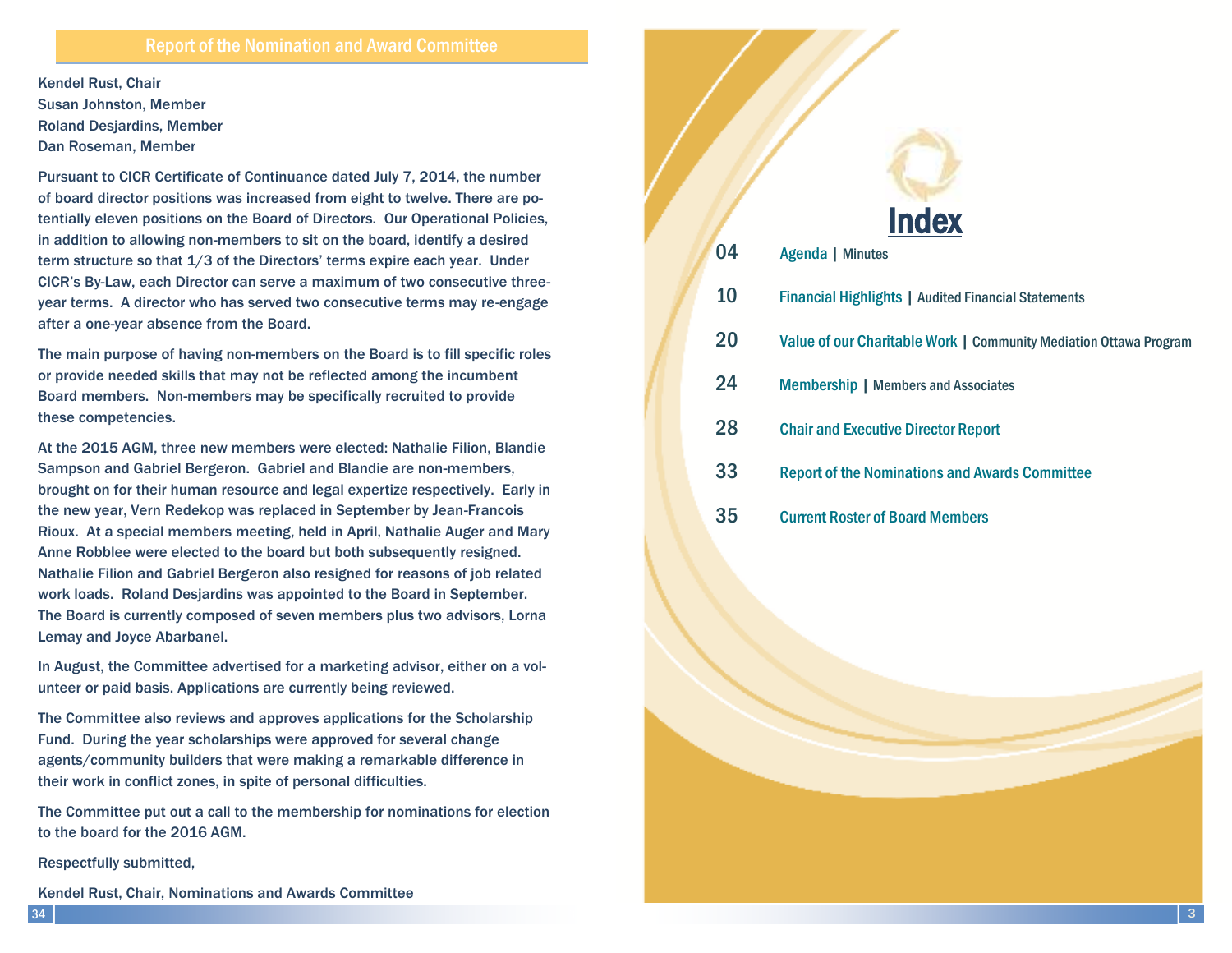

# Report of the Nomination and Award Committee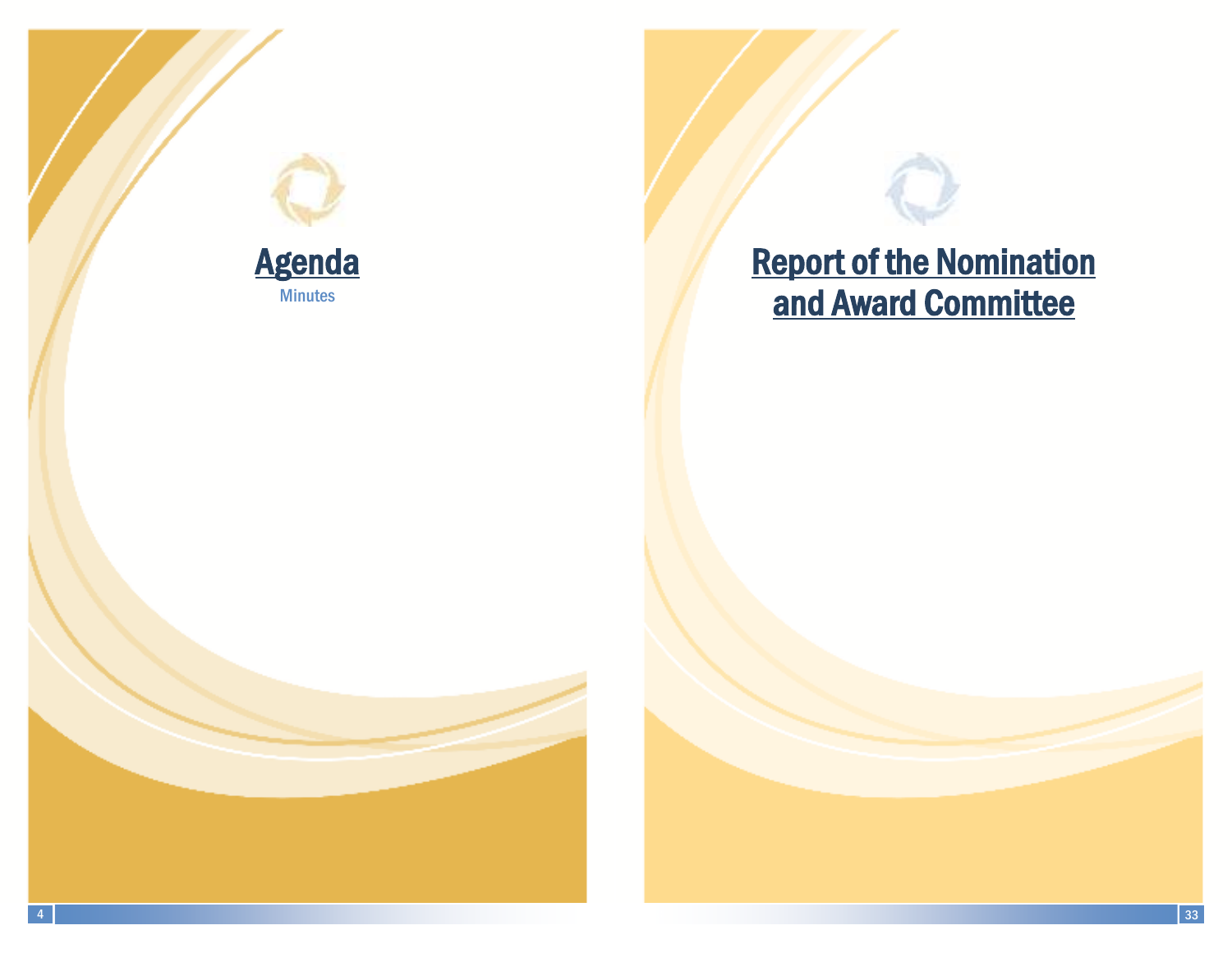### Report from the Chair and the Executive Director

Our new website continues to receive positive feedback from our network and we continue to update it with information from our various projects. We look forward to continue to build the CICR in a manner that serves its mission of building capacity in individuals, groups and organizations to resolve conflicts peacefully and support a culture of peace in Canada and abroad.

And last, but not least, we wish to express our warm appreciation to the participants in our programs and to our clients who give us their trust and share with us their needs and vision to transform our collective realities.

Kendel Rust Chairman of the Board of Directors

Iman Ibrahim Executive Director

### Agenda

### Saint Paul University, Room L120

### 5:30 Approval of the Agenda

Approval of the Minutes of the last AGM – November 26, 2015

Financial Statements for 2015-2016 Fiscal Year and Auditor's Report

Community Mediation Ottawa Report

Operational Highlights – Chair and Executive Director

Nominations & Awards Committee

6:30 Adjourn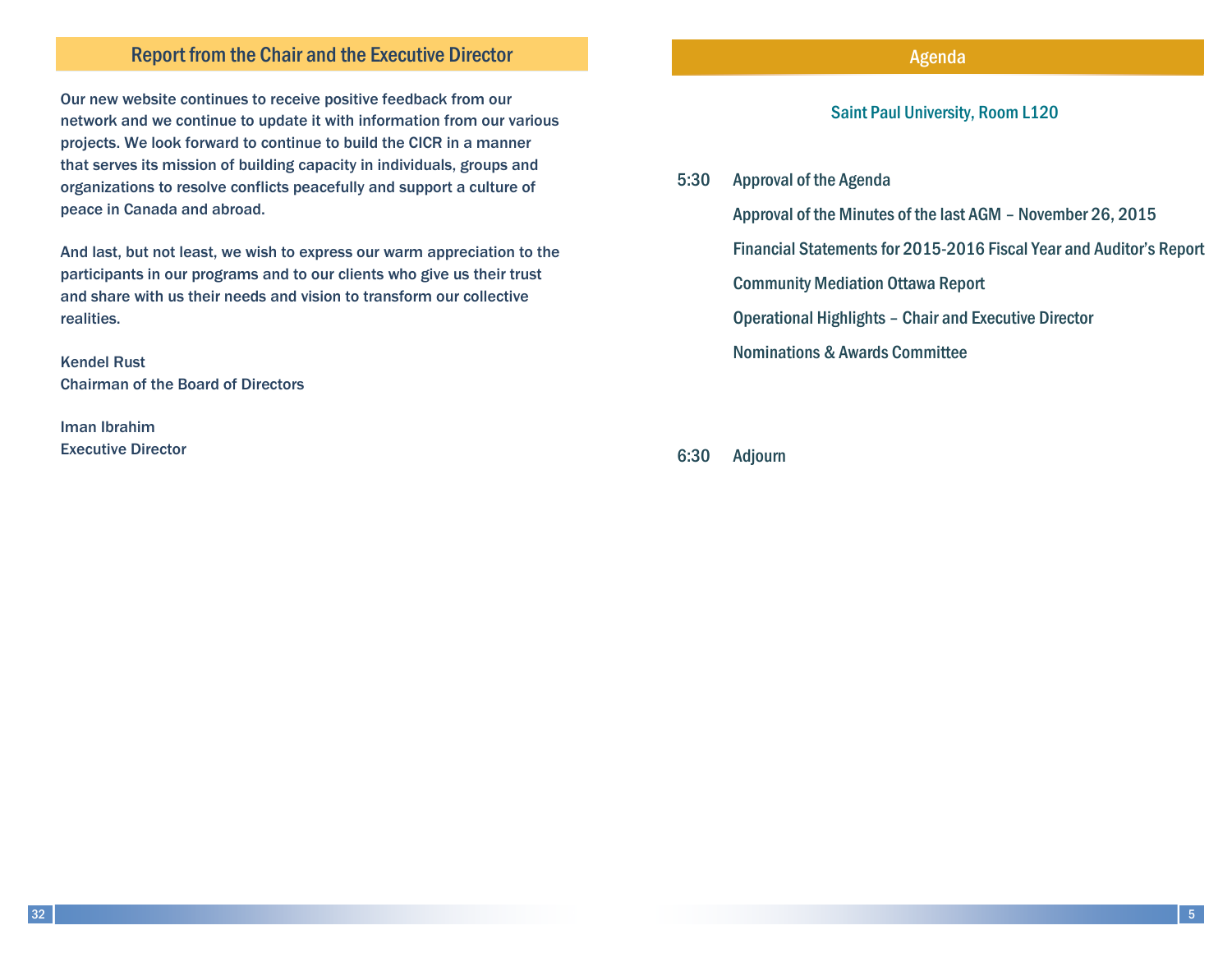Minutes – Annual General Meeting – November 26, 2015

### Amphitheatre, Saint Paul University, Ottawa, Ontario MINUTES Members and board members present in person:

| <b>Joyce Abarbanel</b>   | <b>Lorna Lemay</b>    |
|--------------------------|-----------------------|
| <b>Gabriel Bergeron</b>  | Jan Michaels          |
| <b>Norm Desjardins</b>   | <b>Vern Redekop</b>   |
| <b>Nathalie Filion</b>   | Dan Roseman           |
| <b>Philippe Gauthier</b> | <b>Kendel Rust</b>    |
| Iman Ibrahim             | <b>Blandie Samson</b> |
| <b>Susan Jonhston</b>    | Aloysia Lee           |

#### Members present by proxy:

Nicole Charron

Brian Strom

Esther Van Gennip

#### Supporters, non-members:

Louis Guay

Moe Royer

#### **Welcome**

Daniel Roseman welcomed attendees to the AGM.

#### Agenda

Philippe Gauthier moved that members accept the agenda. Aloysia Lee seconded the motion.

#### Approval of 2014 minutes

Susan Johnston moved that members approve the 2014 minutes. Iman Ibrahim seconded the motion.

### Report from the Chair and the Executive Director

CICR provides on a charitable basis various services besides CMO, including subsidized participation in the Third Party Neutral program and interventions offered at very competitive or subsidized prices, as well as volunteer hours. The value of the subsidies and discounts in our training for community building, not-for-profits and students in the latest fiscal year equals \$81,743.00. In addition, our dedicated volunteers contributed 4079 hours this year through CICR and Community Mediation Ottawa.

We continued our partnerships with the Ottawa Peace Festival and the One World Film Festival, as they are both a natural fit to increase our visibility in the peace-building arena. We had a display at the One World Film Festival opening night to build more public awareness of CICR and connect with human rights and justice network. We launched the Ottawa Peace Festival with an event that focused on international mediation and obtained a proclamation from the Mayor of the City of Ottawa celebrating the international day of peace. We followed that with another Peace Festival event focused on community needs and social justice, which strengthened our connection with the peacebuilding network.

We are delighted to continue to work with our auditor, Lionel Guindon, who brings to the Institute a wealth of expertise with not-for-profit corporations, as well as our treasurer Carolyne Hutt.

Operationally, we wish to thank our professional staff for their commitment and hard work throughout the year and as well as the contributions of our valued trainers in their various areas of expertise. For financial considerations, we needed to do some restructuring. With the departure of our Marketing Director, this position is not being refilled. The administrative assistant position will be replaced by that of an Office Manager.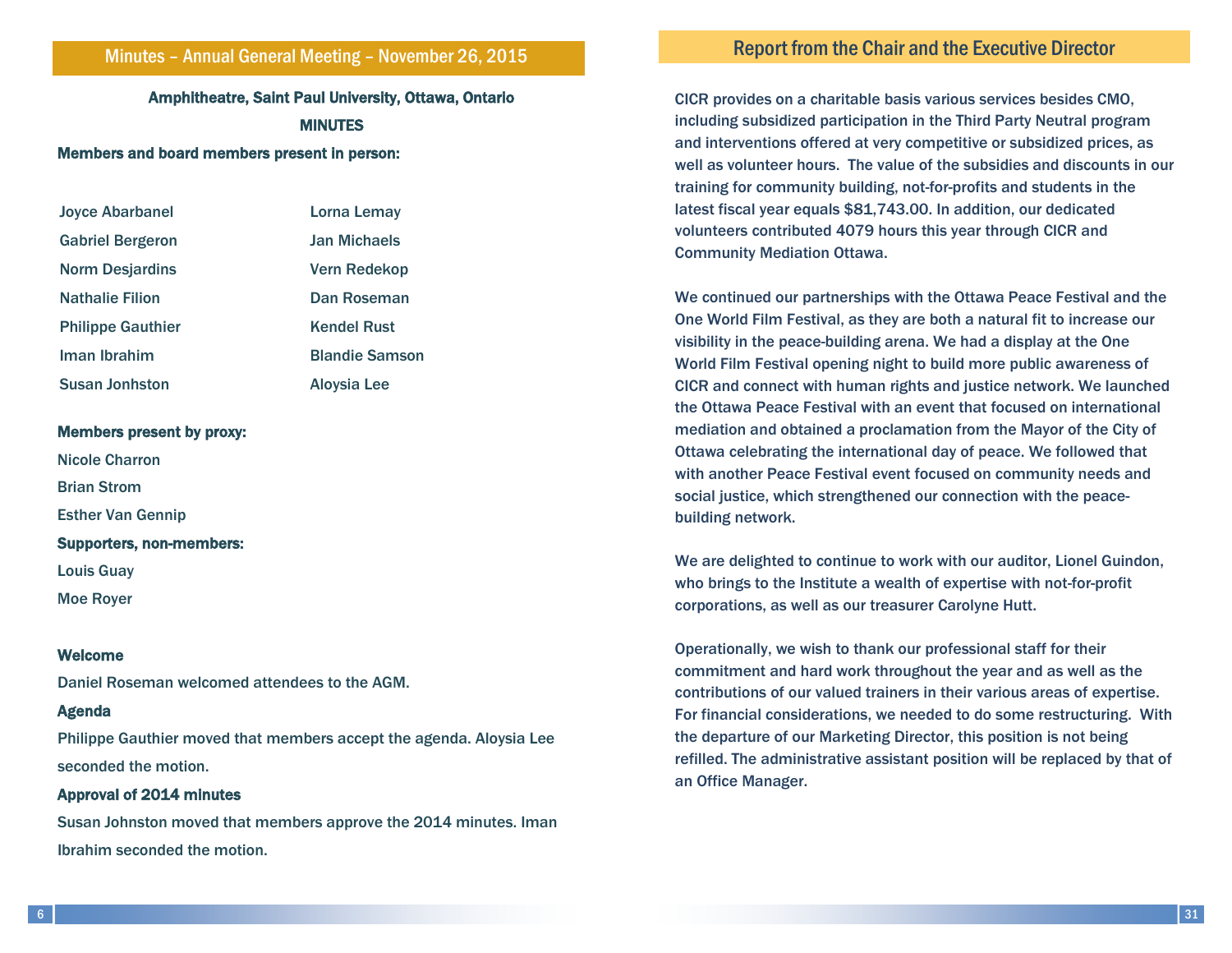### Report from the Chair and the Executive Director

Despite some delays, the renewal process of our Third Party Neutral program continues to ensure that the Institute continues to offer a leading edge comprehensive training program with a communitybased perspective. The process continues through the Program Development Committee and in collaboration with our trainers.

With respect to interventions, we grew to meet the needs of our clients in the government, not-for-profits and community organizations. We renewed all our standing offers with the federal government departments and secured new contracts with at least 7 more departments offering coaching, mediation, facilitation and workplace assessment services at very affordable prices. We also secured more work with not-for-profits and churches. Over the new fiscal year, we plan to expand our services to more not-for-profits and the private sector.

Internationally, we completed successful training programs in Kenya/ Uganda, the Central African Republic and the Universidad Acción Pro-Educación y Cultura (UNAPEC) in the Dominican Republic. We implemented the Kenya/Uganda project in collaboration with the Danish Demining Group and the Central African Republic project in collaboration with the United Nations mission MINUSCA. We are preparing to sign a Memorandum of Understanding with University Pontificia Universidad Católica Madre y Maestra (PUCCMM) in the Dominican Republic, which enforces our collaboration to build capacity in its Conflict Resolution Center.

Our Community Mediation Ottawa program (CMO), which has been operating under CICR since 2010, has expanded its services and partnerships offering conflict resolution services with entirely volunteer practitioners at no cost to individuals and groups who have limited resources to pay. To support its activities as one of CICR's most charitable programs, CICR decided in 2015 to cover the salary of a part -time Program Director to efficiently manage CMO's services.

#### Financial Statements and auditor's report

Lionel Guindon presented CICR's Final Statements and his Auditor's report.

#### Appointment of auditor for 2015-16

Jan Michaels moved that Lionel Guindon be appointed for the 2015-16 fiscal year. Iman Ibrahim seconded the motion.

#### Annual report 2014-15 from the Chair and Executive Director

Daniel Roseman and Iman Ibrahim presented the annual report, and Shared highlights of the 2014-15 year.

#### Nomination and election of Directors

Susan Johnston discussed the work of the Nominations and Awards Committee to seek nominees to stand for election to the Board, including

two candidates with specialized expertise. Terms are for a period of three years, with an option for renewal. Susan introduced Gabriel Bergeron and Blandie Sampson. Nathalie Filion introduced herself and presented her qualifications. All candidates confirmed they were able to sign CICR's Conflict of Interest policy. Susan Johnston called for any interested nominees from the floor to identify themselves. No candidates identified themselves. Gabriel Bergeron, Nathalie Filion, and Blandie Samson were acclaimed.

#### Acknowledgement of Volunteers

Dan Roseman thanked volunteers on behalf of CICR, acknowledging their

support observing TPNs trainings, providing translation, and helping at events. Overall, volunteers contributed a total of more than 4500 hours to

### CICR in 2014-15.

#### Adjournment

Motioned: Kendel Rust, seconded: Iman Ibrahim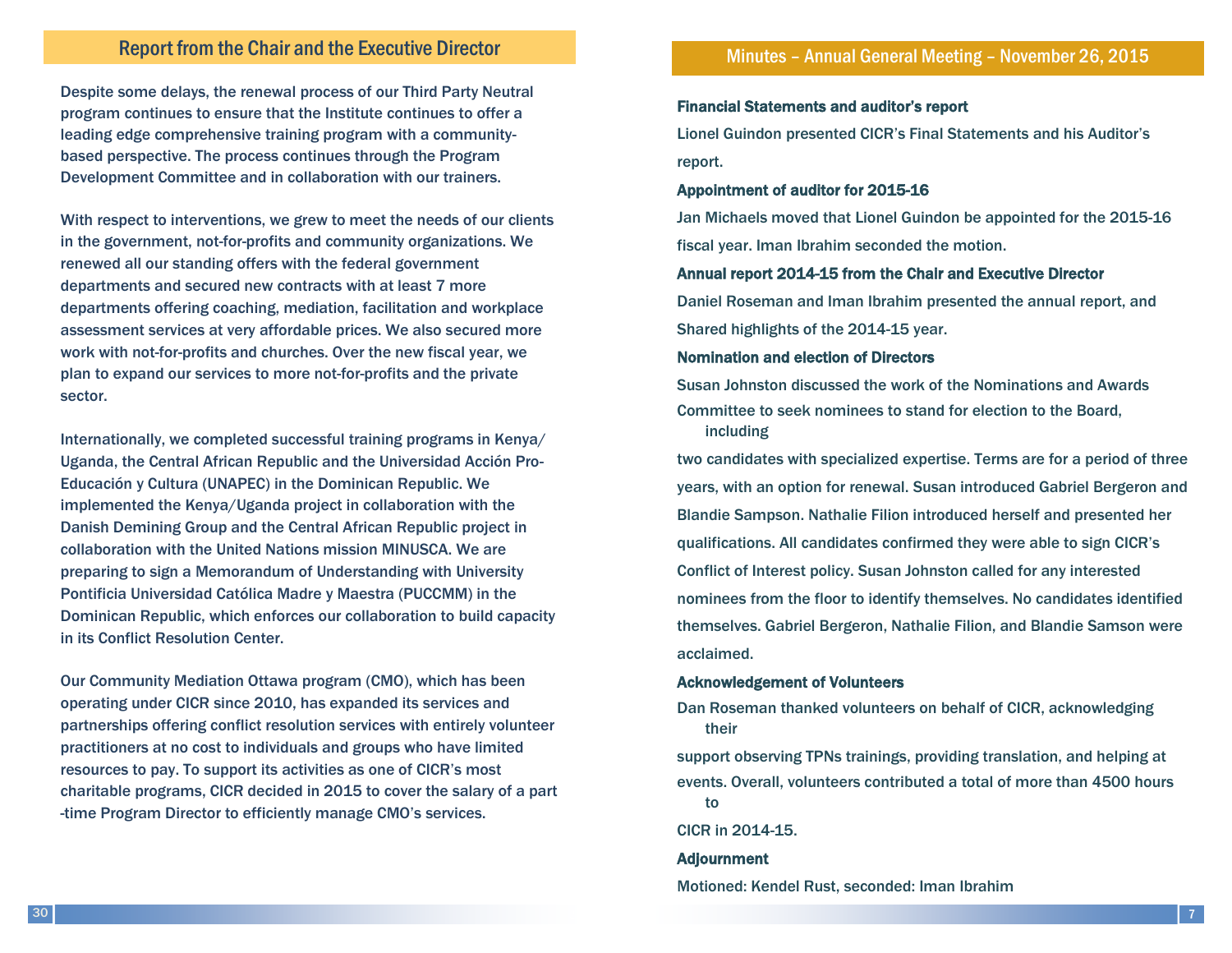### Minutes – General Meeting – April 18th, 2016

### Normandin Room, Saint Paul University, Ottawa, Ontario

### **MINUTES**

#### Members and board members present in person:

| Dan Roseman           | Iman Ibrahim           |
|-----------------------|------------------------|
| <b>Kendel Rust</b>    | Susan Johnston         |
| <b>Jan Michaels</b>   | <b>Mary Anne</b>       |
| <b>Nathalie Auger</b> | <b>Joyce Abarbanel</b> |
| <b>Carole Soucis</b>  | <b>Lorna Lemay</b>     |
| Nicole Charron        | <b>Jim McDonald</b>    |
|                       |                        |

Jolene Dion

### Members present by proxy: Gabriel Bergeron

Brian Strom Miriam Martin

Regrets Blandie Samson Nathalie Filion

(Proxy list to follow under separate cover.)

1. Welcome

Dan Roseman welcomed the group and called the meeting to order.

2. Agenda Kendel moves Lorna seconded Adopted

3. Minutes - November 26 AGM Iman moves Nicole seconds

4. Annual Report 2014-2015 2015 report, as presented in 2015, available

### Report from the Chair and the Executive Director

The Canadian Institute for Conflict Resolution has seen several developments over this past year.

We continued to work in line with CICR's vision and new strategic plan to maintain our leadership in the changing environment keeping up with society needs and with market changes. through our regular and customized training and intervention services and through expanding our national and international partnerships.

On the board level, the board continues to benefit from strong and capable people dedicated to give so much of their time and energy to support the Institute's mission and goals. Over the course of the year we lost three directors but brought on two new ones. We want to thank all directors, present as well as those who stepped down, for the valuable contributions they have made. Many directors also serve as volunteers in support of CICR's activities besides their board service. The board's committees continue to be active in the areas of Program Development, Nominations and Awards, and Marketing, with room for further growth. We look forward to the new recruits that will be elected at the AGM.

With regard to the training, after we broke the record of graduates in 2015 with 41 graduates, we broke the record again this year with 63 graduates. This is due to the continuous recognition of TPN as a valuable conflict resolution preparation course in government departments, and by professionals and change agents in various communities as well as our longstanding partnership with Saint Paul University that recognizes our 160 hour TPN program as equivalent to 3 undergraduate course credits. Not to mention our highly valued partnerships with the University of Sherbrooke, which graduated 8 participants, and the University of New Brunswick, which graduated 12 participants. We maintained our strong connection with the Presbyterian Church in Taiwan to explore possibilities for further training. Unfortunately, our partnership with MacEwan University ended due to the difficulty they faced to run the program in sufficient numbers. We continued our customized TPN training with the Cree nation for the fifth year with high success and held their special graduation ceremony in March 2016. Furthermore, we enlarged our pool of trainers to effectively deliver our TPN in Canada and abroad.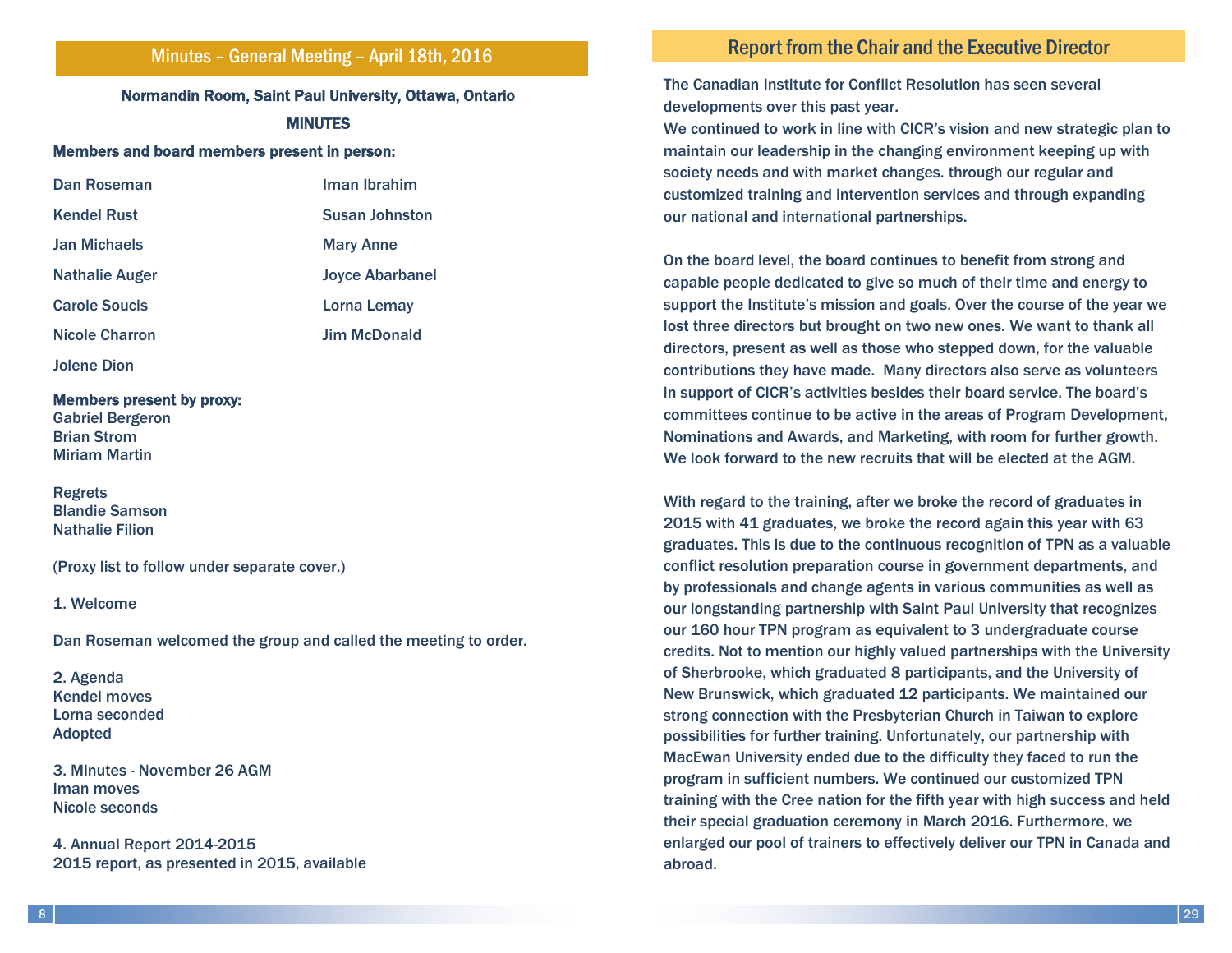# Chair and Executive Director Report

#### 5. Nominations

Susan explained criteria and considerations, including conflict of interest policy.

Three candidates presented themselves for the three vacancies:

- Nathalie Auger
- Mary Anne Robblee
- Kendel Rust

Three candidates presented themselves

Approved by acclamation

8. Motion of adjournment/second/approved (Susan)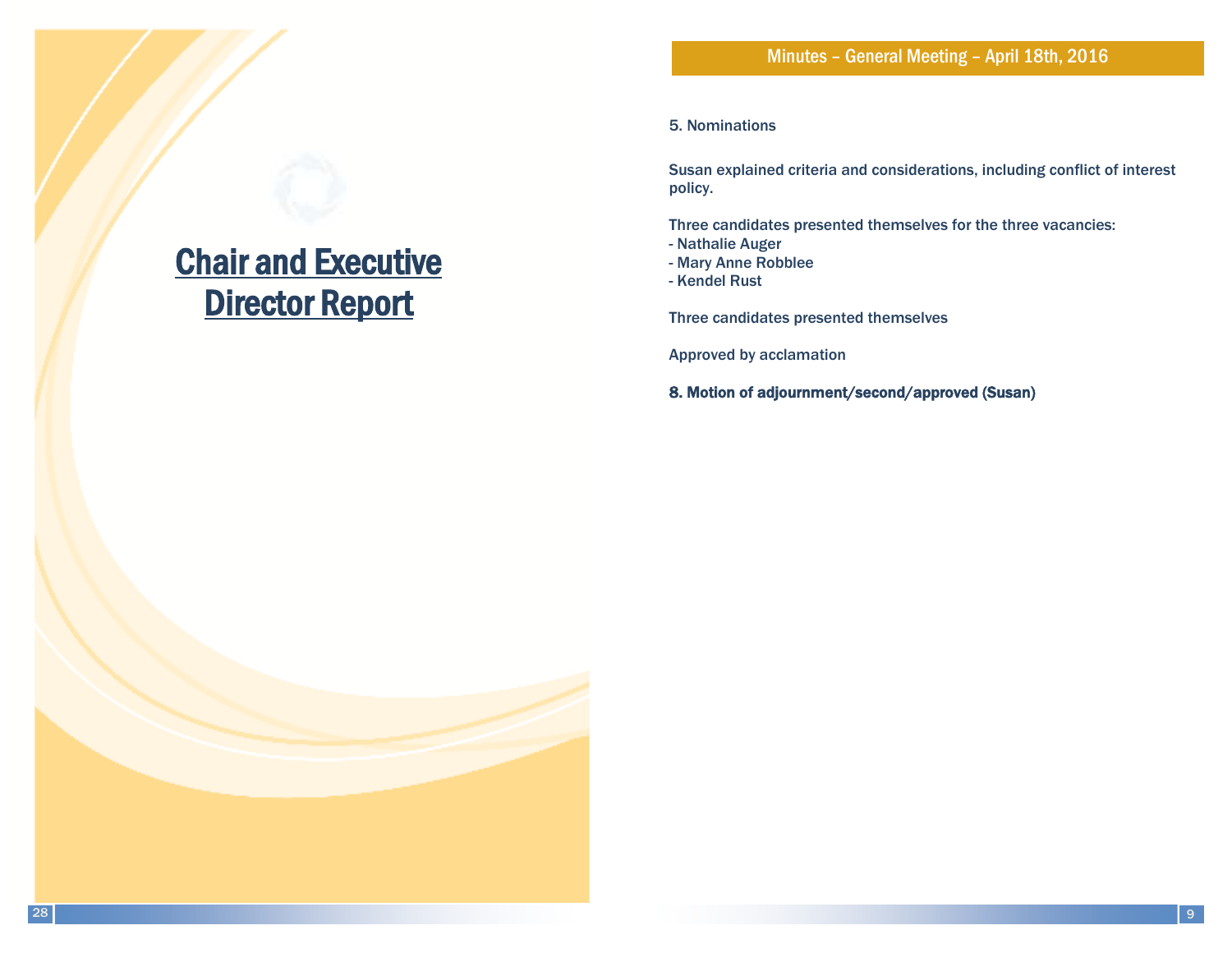# Financial Highlights

Audited Financial Statements

### List of Associates List of Associates

| 1              | <b>Nicholas</b>   | Debono                  |
|----------------|-------------------|-------------------------|
| $\overline{2}$ | <b>David</b>      | <b>Seto</b>             |
| 3              | <b>Sylvie</b>     | Lamoureux               |
| 4              | Erin              | <b>Horvath</b>          |
| 5              | <b>Robert</b>     | <b>Montgomery</b>       |
| 6              | Carmen            | Chaman                  |
| 7              | <b>Roland</b>     | <b>Stankevicius</b>     |
| 8              | <b>Thomas</b>     | <b>Tegtmeyer</b>        |
| 9              | Déogratias Nzemba |                         |
|                | 10 Christine      | Peringer                |
|                | 11 Lorenzo        | de Franco               |
|                |                   | 12 Mouhamed L. Moukhtar |
|                |                   |                         |
|                | 13 Céline-        | <b>Arbique</b>          |
|                | 14 Obe            | <b>Francisca</b>        |
|                | 15 Phillip B.     | <b>Turcotte</b>         |
|                | 16 Pamela         | Jones                   |
|                | 17 Fiona          | Wall                    |
|                | 18 Sylvie         | <b>Richard</b>          |
|                | 19 Nathalie       | <b>Tremblay</b>         |
|                | 20 Evelyn         | Kedl                    |
|                | 21 Olakunle       | <b>Adeniran</b>         |
|                | 22 Neil           | <b>Tudiver</b>          |
|                | 23 Gerald         | <b>Kelly</b>            |
|                | 24 Sam            | Ajiye                   |
|                | 25 Arline         | <b>Brisemur</b>         |
|                | 26 Denis          | <b>Carrier</b>          |
|                | 27 Sarah          | <b>Murray</b>           |
|                | 28 Evan G.        | <b>Sochett</b>          |
|                | 29 Beverley       | <b>Leeks</b>            |
|                | 30 Agada          | <b>Elachi</b>           |

31 Miriam Martin 32 Richard Gbotu Kubele 33 Robyn Aaron 34 Lilian Ruth Klein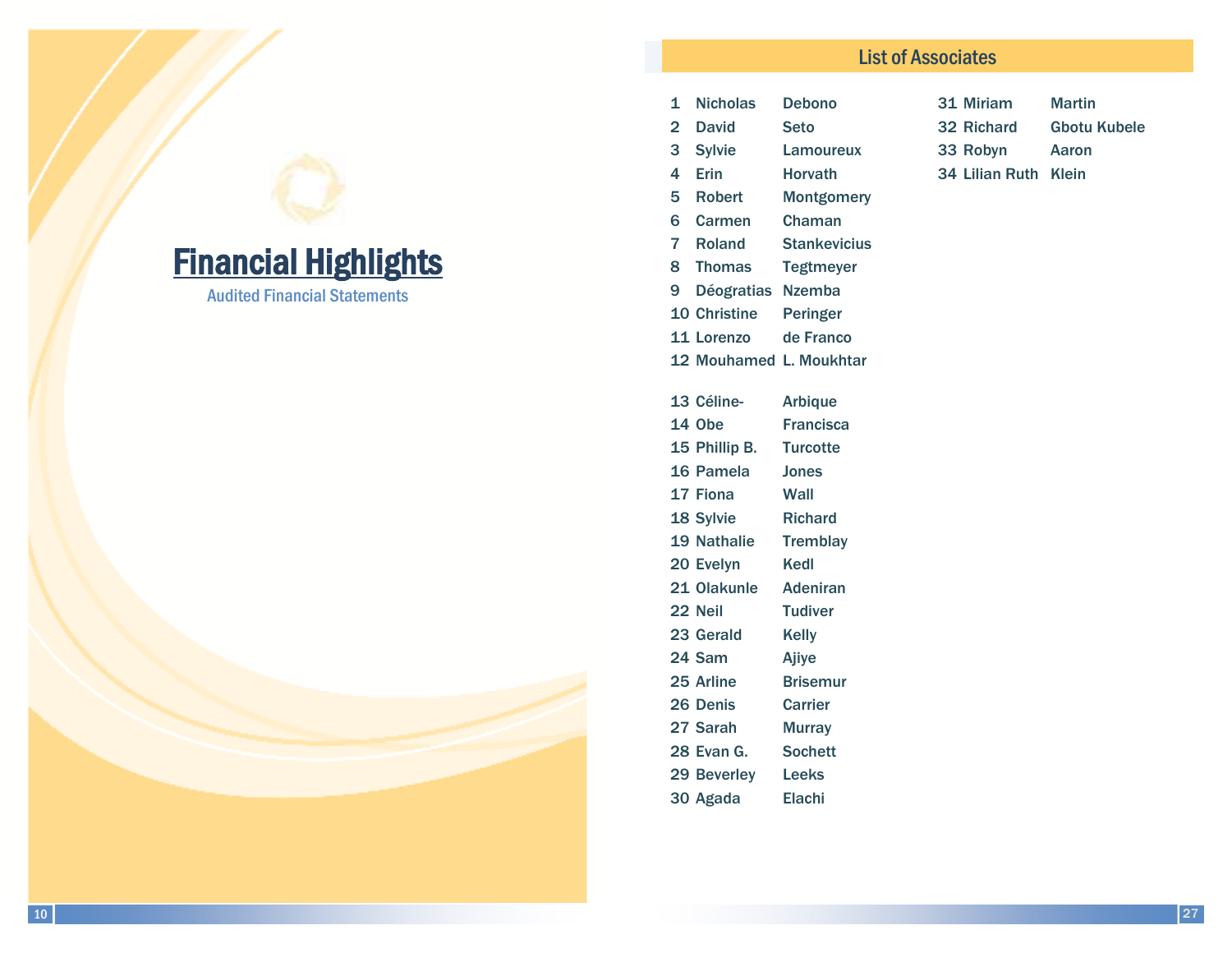### List of Members—Cont'd List of Members-Cont'd

| 67 | <b>Barry</b>     | Lamirande         | 100 Sylvain   | Lefebvre       |
|----|------------------|-------------------|---------------|----------------|
| 68 | Frederique       | Lalonde           | 101 Marie-ève | <b>Maillé</b>  |
| 69 | <b>Christine</b> | <b>Burton</b>     | 102 Danielle  | <b>Ouellet</b> |
| 70 | Gerardine        | <b>Umulisa</b>    | 103 Aloysia   | Lee            |
| 71 | Kendel           | <b>Rust</b>       |               |                |
| 72 | <b>Charles</b>   | <b>Vinet</b>      |               |                |
| 73 | Pamela           | Gleeson           |               |                |
| 74 | <b>Elaine</b>    | <b>Courchesne</b> |               |                |
| 75 | <b>Elizabeth</b> | <b>Guerrero</b>   |               |                |
| 76 | <b>Vincent</b>   | <b>Morin</b>      |               |                |
| 77 | <b>Madiara</b>   | Kone              |               |                |
| 78 | <b>Manon</b>     | <b>Leclerc</b>    |               |                |
| 79 | <b>Jerome</b>    | <b>Grimaud</b>    |               |                |
| 80 | <b>Audrey</b>    | Lord              |               |                |
| 81 | Reni             | Han               |               |                |
| 82 | <b>Barb</b>      | <b>Martin</b>     |               |                |
| 83 | <b>Barbara</b>   | <b>Martin</b>     |               |                |
| 84 | <b>Cindy</b>     | Lanteigne         |               |                |
| 85 | <b>Elizabeth</b> | <b>Rowe</b>       |               |                |
| 86 | <b>Elizabeth</b> | <b>Sypher</b>     |               |                |
| 87 | Gale             | <b>Daigle</b>     |               |                |
| 88 | <b>Gilles</b>    | <b>Blinn</b>      |               |                |
| 89 | Jamie            | Cote              |               |                |
| 90 | Lee              | <b>Burry</b>      |               |                |
| 91 | <b>Nigel</b>     | Gautreau          |               |                |
| 92 | Reni             | Han               |               |                |
| 93 | <b>Tony</b>      | <b>Vienneau</b>   |               |                |
| 94 | <b>Vincent</b>   | <b>Morin</b>      |               |                |
| 95 | <b>Audrey</b>    | Lord              |               |                |
| 96 | <b>Alain</b>     | <b>Vienneau</b>   |               |                |
| 97 | <b>Mario</b>     | <b>Bourgault</b>  |               |                |
| 98 | Josephine        | <b>Brodeur</b>    |               |                |
| 99 | <b>Yannick</b>   | Gauthier          |               |                |

### Independent Auditor's Report

GUINDON CHARRON Since / Depuis 1986

Lionel Guindon, C.P.A., C.A. COMPTABLES PROFESSIONNELS AGRÉÉS Pierre Charron, C.P.A., C.A. CHARTERED PROFESSIONAL AC-COUNTANTS

Principal: 1365 cr. Norview Cr. Gaston Boulianne, C.P.A., C.G.A. Ottawa ON K4A 1Y6 Louise Boyer-Guindon, C.P.A., C.M.A. Tel: (613) 841-5896 L. M. Guindon Professional Corporation \* Fax: (613) 841-5897

#### Independent Auditors' Report

To the Board of Directors Canadian institute for conflict resolution

We have audited the accompanying financial statements of Canadian institute for conflict resolution, which comprise the balance sheet as at August 31, 2016, and the statements of operations and general fund balance, and cash flows for the year then ended, and a summary of significant accounting policies and other explanatory information.

#### Management's Responsibility for the Financial Statements

Management is responsible for the preparation and fair presentation of these financial statements in accordance with the Canadian accounting standards for not-for-profit organizations, and for such internal control as management determines is necessary to enable the preparation of financial statements that are free from material misstatement, whether due to fraud or error.

#### Auditor's Responsibility

Our responsibility is to express an opinion on these financial statements based on our audit. We conducted our audit in accordance with Canadian generally accepted auditing standards. Those standards require that we comply with ethical requirements and plan and perform the audit to obtain reasonable assurance about whether the financial statements are free from material misstatement.

An audit involves performing procedures to obtain audit evidence about the amounts and disclosures in the financial statements. The procedures selected depend on the auditor's judgment, including the assessment of the risks of material misstatement of the financial statements, whether due to fraud or error. In making those risk assessments, the auditor considers internal control relevant to the entity's preparation of the financial statements in order to design audit procedures that are appropriate in the circumstances, but not for the purpose of expressing an opinion on the effectiveness of the entity's internal control. An audit also includes evaluating the appropriateness of accounting policies used and the reasonableness of accounting estimates made by management, as well as evaluating the overall presentation of the financial statements.

We believe that the audit evidence we have obtained is sufficient and appropriate to provide a basis for our audit opinion.

#### Opinion

In our opinion, the financial statements present fairly, in all material aspects, the financial position of Canadian institute for conflict resolution as at August 31, 2016, and the results of its operations and its cash flows for the year then ended in accordance with Canadian accounting standards for not-for-profit organizations.

62 Ch

Guindon Charron Ottawa, Ontario Chartered Professional Accountants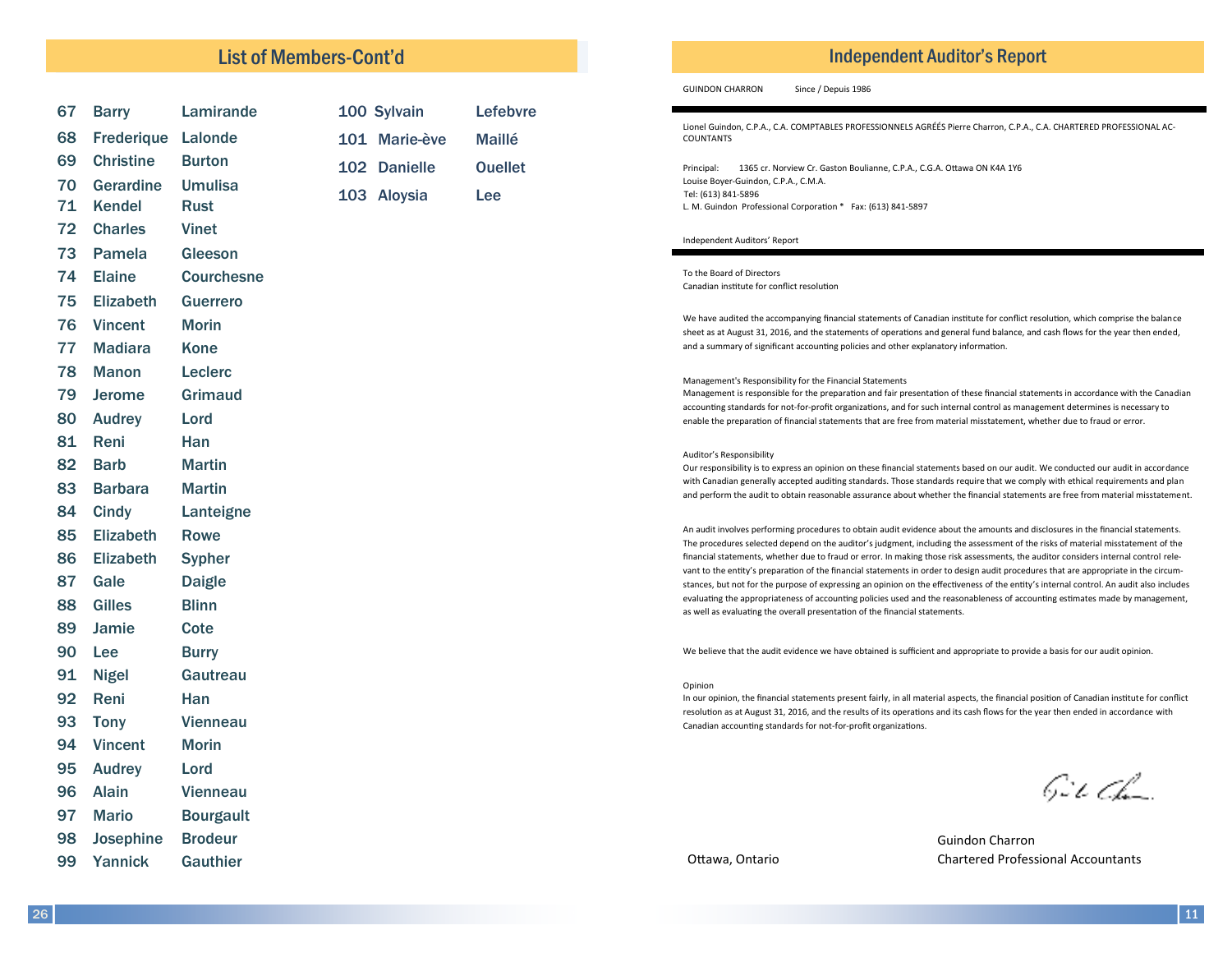### List of Members List of Members

### CANADIAN INSTITUTE FOR CONFLICT RESOLUTION

FINANCIAL STATEMENTS AND INDEPENDENT AUDITORS' REPORT AUGUST 31, 2016

| 1              | <b>Jeanette</b>   | <b>Fraser</b>    | 34 | <b>Richard</b>             | <b>Brzozowski</b> |
|----------------|-------------------|------------------|----|----------------------------|-------------------|
| $\overline{2}$ | <b>Nathalie</b>   | <b>Auger</b>     | 35 | <b>Gabriella</b>           | Calao             |
| 3              | <b>Frances</b>    | <b>Paquette</b>  | 36 | <b>Claude</b>              | <b>Barraud</b>    |
| 4              | <b>Catherine</b>  | <b>Barrette</b>  | 37 | <b>Nancy</b>               | <b>Powers</b>     |
| 5              | <b>Shay</b>       | <b>Maadani</b>   | 38 | <b>Norm</b>                | <b>Desjardins</b> |
| 6              | <b>Denis</b>      | <b>Marengère</b> | 39 | Jan                        | <b>Michaels</b>   |
| $\overline{7}$ | <b>Sara</b>       | Kemp             | 40 | <b>Steve</b>               | Chen              |
| 8              | Dan               | Roseman          | 41 | <b>Marie-Claude Picard</b> |                   |
| 9              | Andrea            | <b>Morrison</b>  | 42 | <b>Sylvie</b>              | <b>Paquette</b>   |
| 10             | <b>Howie</b>      | <b>Clavier</b>   | 43 | <b>Roland</b>              | <b>Desjardins</b> |
| 11             | Cajo              | <b>Brando</b>    | 44 | Henri                      | <b>Tremblay</b>   |
| 12             | <b>Carole</b>     | <b>Soucis</b>    | 45 | <b>Patricia</b>            | <b>Brady</b>      |
| 13             | <b>Diane</b>      | V. Bélanger      | 46 | <b>Alain</b>               | <b>Paulin</b>     |
| 14             | <b>Patricia</b>   | Pounienkow       | 47 | <b>Brian</b>               | <b>Strom</b>      |
| 15             | <b>Esher</b>      | van Gennip       | 48 | <b>Diana</b>               | <b>Strom</b>      |
| 16             | <b>Ernie</b>      | <b>Tannis</b>    | 49 | Julie                      | Kahalé            |
| 17             | <b>Philippe</b>   | Gauthier         | 50 | <b>Karine</b>              | Gauvreau          |
| 18             | Johnathan         | <b>Elston</b>    | 51 | <b>Marilyn</b>             | <b>Sweet</b>      |
| 19             | Rupa N.           | <b>Menon</b>     | 52 | Vanessa                    | Zola              |
| 20             | <b>Nicole</b>     | <b>Dostaler</b>  | 53 | Jim                        | <b>McDonald</b>   |
| 21             | <b>Rachael</b>    | <b>Strong</b>    | 54 | <b>Barbara</b>             | <b>Bullock</b>    |
| 22             | <b>Sekou</b>      | <b>Kromah</b>    | 55 | Lynn                       | <b>Burge</b>      |
| 23             | <b>Keak</b>       | Chol             | 56 | <b>Jennifer</b>            | <b>Hinton</b>     |
| 24             | <b>Julie</b>      | Kahalé           | 57 | <b>Nadya</b>               | <b>Roy-Forget</b> |
| 25             | Iman              | Ibrahim          | 58 | <b>Tracey</b>              | Paula             |
| 26             | <b>Diana</b>      | <b>Bejjani</b>   | 59 | <b>Terri</b>               | <b>Smallboy</b>   |
| 27             | <b>Pierre</b>     | <b>Parent</b>    | 60 | <b>Stephane</b>            | <b>Cardinal</b>   |
| 28             | <b>Rosalie</b>    | Y. Bernier       | 61 | Karl                       | Gagné             |
| 29             | Louis             | <b>Bazuzi</b>    | 62 | <b>Natalie</b>             | <b>Roussy</b>     |
| 30             | <b>Natalie</b>    | <b>Nault</b>     | 63 | Jolene                     | <b>Dione</b>      |
| 31             | <b>Jacqueline</b> | <b>Poullet</b>   | 64 | <b>Niki</b>                | <b>Kiepek</b>     |
| 32             | Robert L.         | <b>Legris</b>    | 65 | <b>Melanie</b>             | <b>Brousseau</b>  |
| 33             | <b>Sheila</b>     | <b>Norquay</b>   | 66 | Guy                        | <b>Villeneuve</b> |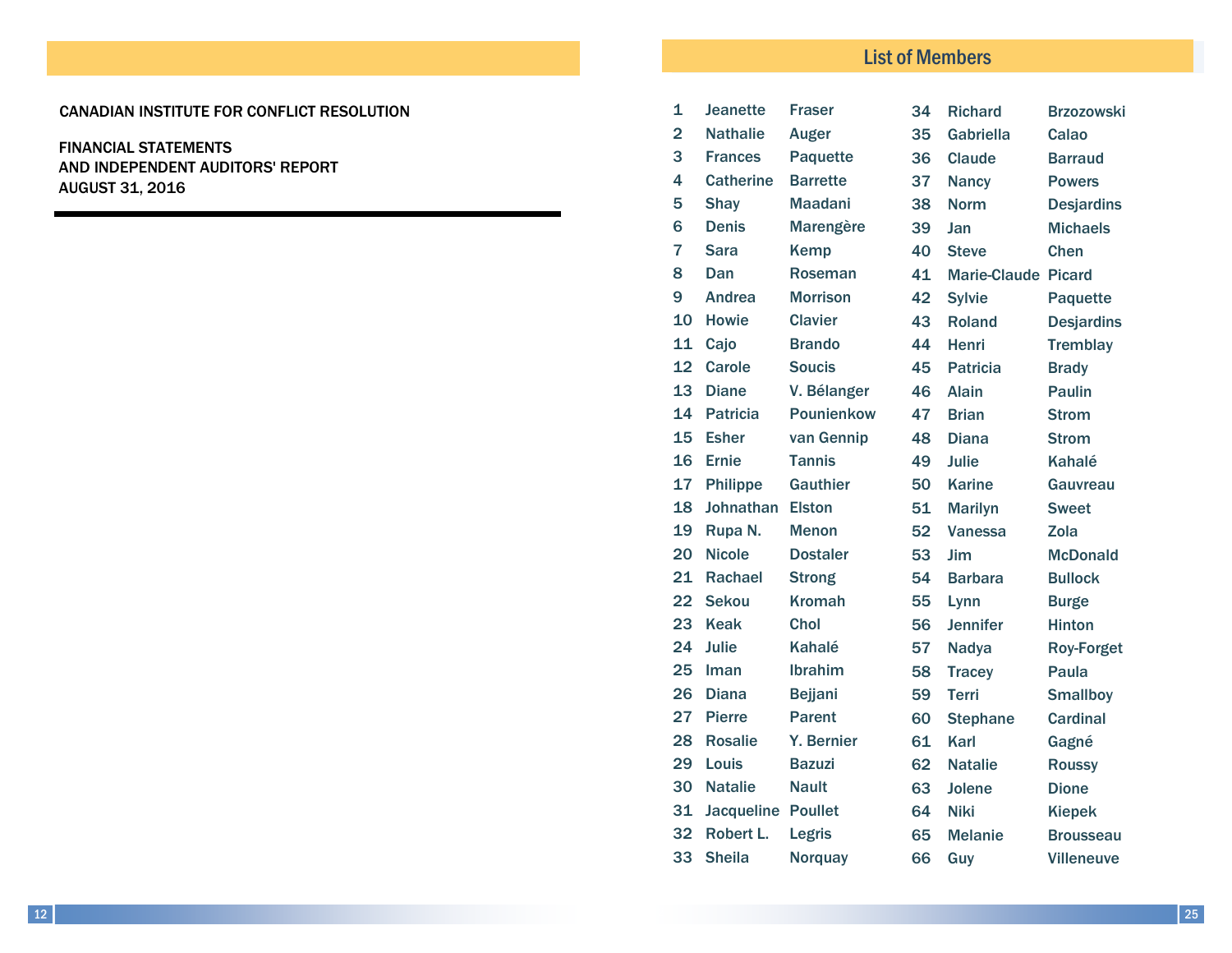### Balance Sheet

AS AT AUGUST 31, 2016

| <b>ASSETS</b>                   |           |           |  |
|---------------------------------|-----------|-----------|--|
| <b>CURRENT ASSETS</b>           | 2016      | 2015      |  |
| Cash                            | \$68,735  | \$118,263 |  |
| Short term investments (note 3) | \$124,487 | \$122,266 |  |
| Accounts receivables (note 4)   | \$117,933 | \$67,020  |  |
| <b>Prepaid Expenses</b>         | \$5,284   | \$3,467   |  |
|                                 | \$316,439 | \$311,016 |  |
| <b>TOTAL ASSETS</b>             | \$316,439 | \$311,016 |  |

| - LIABILITIES AND NET ASSETS -   |           |           |  |
|----------------------------------|-----------|-----------|--|
| <b>CURRENT LIABILITIES</b>       |           |           |  |
| Accounts payable (note 6)        | \$95,847  | \$66,636  |  |
|                                  |           |           |  |
| NET ASSETS                       |           |           |  |
| General fund                     | \$220,592 | \$244,380 |  |
| TOTAL LIABILITIES AND NET ASSETS | \$316,439 | \$311.016 |  |
|                                  |           |           |  |

### APPROVED ON BEHALF OF THE BOARD:

Director \_\_\_\_\_\_\_\_\_\_\_\_\_\_\_\_\_\_\_\_\_\_\_\_\_\_\_\_\_\_\_ Director \_\_\_\_\_\_\_\_\_\_\_\_\_\_\_\_\_\_\_\_\_\_\_\_\_\_\_\_\_\_\_

# **Membership**

Members and Associates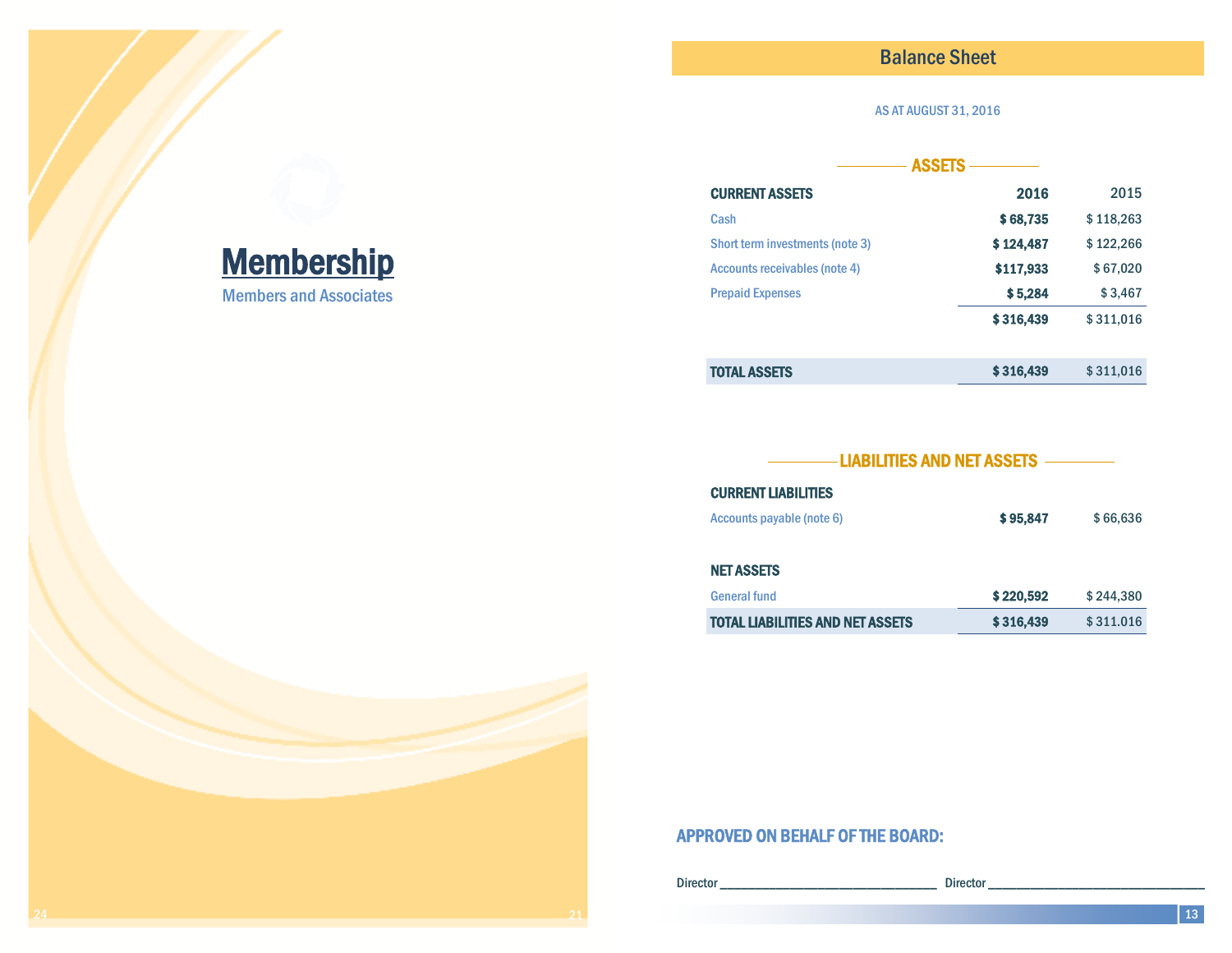### Statement of Operations And General Fund Balance

#### AS AT AUGUST 31, 2016

| <b>REVENUES</b>                         | 2016         | 2015      |
|-----------------------------------------|--------------|-----------|
| <b>Training</b>                         | \$284,056    | \$279,572 |
| <b>Special projects</b>                 | 1,500        | 16,010    |
| <b>Donations</b>                        | 260          | 9,782     |
| <b>Interest income</b>                  | 2,222        | 2,330     |
| <b>Royalties</b>                        | 15,445       | 3,260     |
| <b>Memberships</b>                      | 2,021        | 555       |
| <b>Interventions</b>                    | 239,370      | 248,342   |
|                                         | 544,874      | 559,851   |
| <b>EXPENSES</b>                         |              |           |
| <b>Advertising and promotion</b>        | 4,004        | 8,173     |
| <b>Amortization</b>                     |              | 966       |
| <b>Consulting</b>                       |              | 110       |
| <b>Insurance</b>                        | 11,014       | 8,114     |
| <b>Interest and bank charges</b>        | 4,860        | 5,405     |
| <b>Meetings and conventions</b>         | 49           | 151       |
| <b>Memberships</b>                      | 498          | 1,237     |
| <b>Office</b>                           | 26,558       | 24,840    |
| <b>Special projects</b>                 | 76,053       | 100,845   |
| <b>Professional fees</b>                | 6,731        | 9,884     |
| <b>Wages and benefits</b>               | 205,198      | 193,816   |
| Rent                                    | 11,369       | 12,000    |
| Subcontracts-training                   | 191,894      | 158,138   |
| <b>Training expenses-direct</b>         | 22,669       | 24,567    |
| <b>Travel</b>                           | 7,765        | 15,331    |
|                                         | 568,662      | 563,577   |
| <b>EXCESS OF REVENUES OVER EXPENSES</b> | \$ (23, 788) | \$3,726   |

| NET ASSETS, beginning of year       | \$244,380 | 248,106   |
|-------------------------------------|-----------|-----------|
| NET ASSETS, end of year as restated | \$220,592 | \$244.380 |

### Community Mediation Ottawa Program (cont'd)

Last but certainly not least, is the fact that CMO would not exist without the commitment and dedication of many volunteers who give so much of themselves to the organization and the community. We acknowledge the selflessness of all the mediators, intake coordinators, conflict coaches, facilitated learners, volunteers, and steering committee members.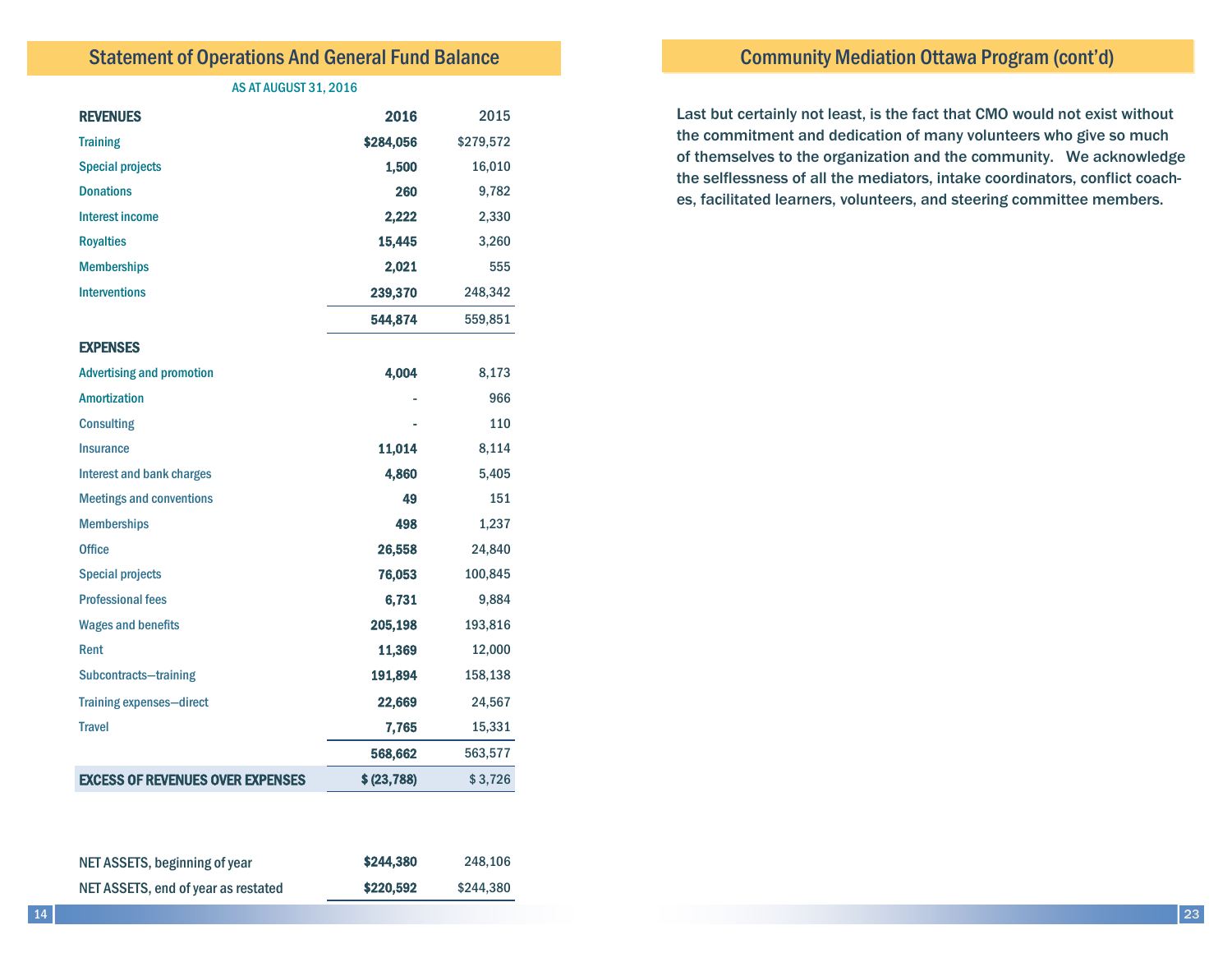### Community Mediation Ottawa Program

Community Mediation Ottawa (CMO) continues to support individuals and groups in the Ottawa area, through the delivery of mediation, facilitated learning, group interventions, and conflict coaching at no cost. The latter service was a recent and welcome addition to further supporting the population of Ottawa. Overall, CMO responded to over 70 requests for mediation services, 10 for conflict coaching, and four for group interventions. In addition, more than 375 individuals were made aware of the organization through facilitated learning and outreach events.

Over the past year, CMO has worked to build partnerships with a view to expanding awareness of the organization, increasing referrals, and exploring new lines of business. Partnerships have been created with organizations/groups such as 211 (City referral source), Reach Canada, Catholic Centre for Immigrants, Ottawa Community Housing, Canadian Mental Health Association, Legal Aid Ontario, Connecting Ottawa, Ottawa Police Service and the Parkdale Food Centre.

For this fiscal year, the primary sources of referral (in order of largest to smallest) has been directly from the public, police, not-for-profit partners, community housing, and business. This demonstrates that our outreach to the public and NFP partners is resulting in increased referrals.

In 2016, CMO delivered one 21-hour training workshop in accordance with the standards set out by the Ontario Community Mediation Coalition, and conducted two intensive mediator workshops. CMO also offered nine regularly scheduled role-play practice evenings for the volunteer mediators. Additional enrichment sessions were included in some of the evenings, focused on key areas of the mediation process.

For the first time, CMO delivered its' 21-hour conflict coaching workshop and it was a resounding success. As a result, CMO now has a roster of volunteer conflict coaches that are able to deliver coaching to individuals in Ottawa, and to further support them in dealing with conflict. Another 'first' this year, was the addition of a part-time paid program director to support and build the organization's programs. CICR, which considers CMO one of its most valued charitable programs, generously covers the salary of the program director.

### Statement of Cash Flows

#### YEAR ENDED AUGUST 31, 2016

| <b>CASH FLOWS FROM OPERATING ACTIVITIES</b>     | 2016         | 2015        |
|-------------------------------------------------|--------------|-------------|
| (Excess of expenses over revenue)               | \$ (23, 788) | \$ (3, 726) |
| <b>Excess of revenue over expenses</b>          |              |             |
| <b>Amortization</b>                             |              | 966         |
|                                                 | (23, 788)    | (2,760)     |
| Change in other non-cash operating accounts:    |              |             |
| <b>Accounts receivable</b>                      | (50, 913)    | (19, 917)   |
| <b>Prepaid expenses</b>                         | (1,817)      |             |
| <b>Accounts payable and accrued liabilities</b> | 29,211       | (5,690)     |
|                                                 | (23, 519)    | (25, 607)   |
| (DECREASE) INCREASE IN CASH DURING THE YEAR     | (47, 307)    | (28, 367)   |
| <b>CASH, BEGINNING OF YEAR</b>                  | 240,529      | 268,896     |
| <b>CASH, END OF YEAR</b>                        | \$193,222    | \$240,529   |
|                                                 |              |             |
|                                                 |              |             |

#### CASH IS COMPRISED OF:

| Cash                          | \$68,735  | \$118,263 |
|-------------------------------|-----------|-----------|
| <b>Short term investments</b> | 124.487   | 122.266   |
|                               | \$193,222 | \$240.529 |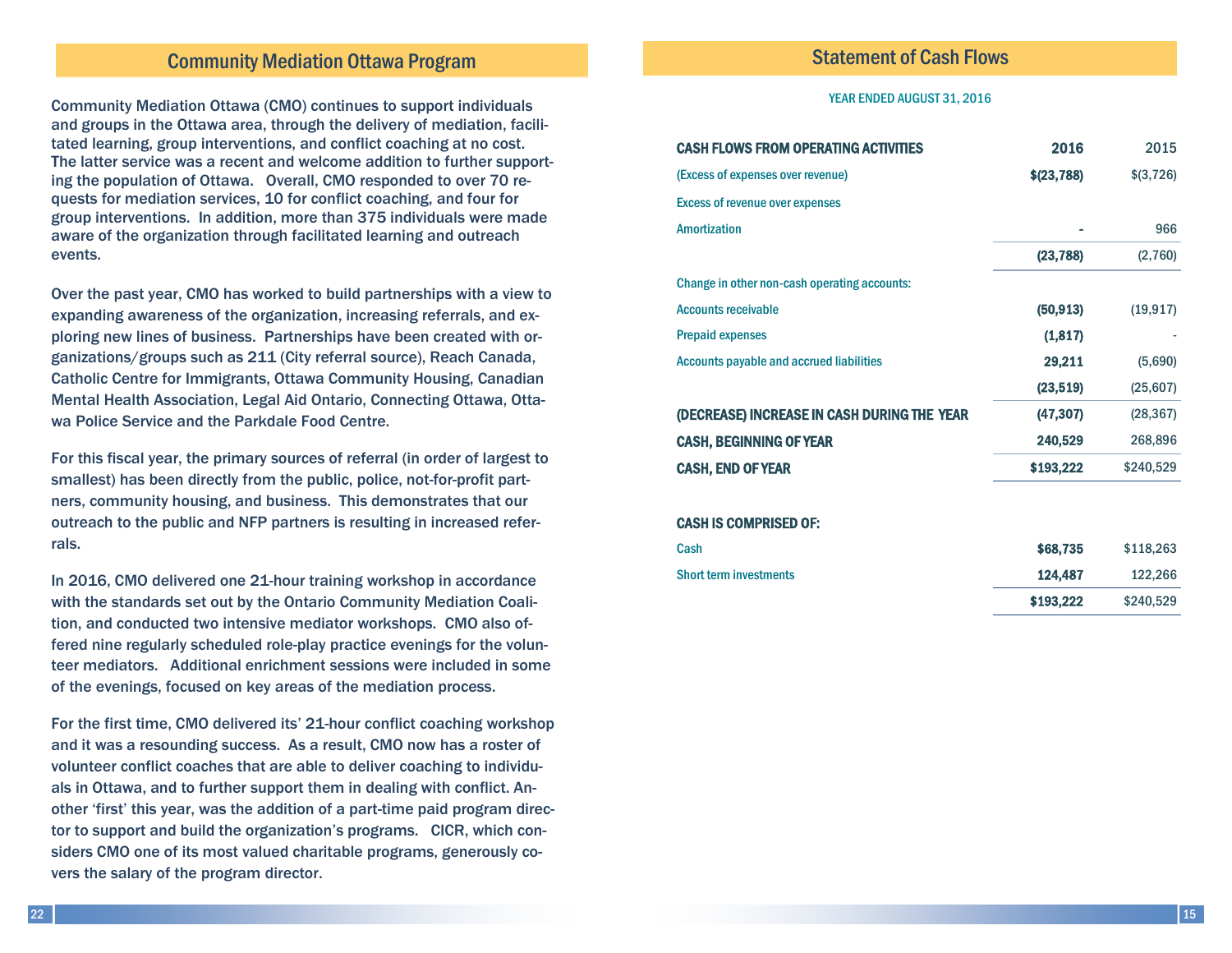#### NOTES TO FINANCIAL STATEMENTS AUGUST 31, 2016

#### 1. NATURE OF OPERATIONS

The institute is a registered non-profit, charitable corporation incorporated without share capital as defined in the Canadian income Tax Act and is therefore exempt from taxation. The Institute fosters, develops and communicates conflict resolution processes for individuals, organizations, and communities

#### 2. SUMMARY OF SIGNIFICANT ACCOUNTING POLICIES

The financial statements were prepared in accordance with Canadian accounting standards for notfor-profit organizations and include the following significant accounting policies:

#### a) Fund Accounting

The Canadian institute for conflict resolution follows the deferral method of accounting for contributions.

Revenues and expenses related to program delivery and administrative activities are reported in the General Fund.

Revenues and expenses received and paid on behalf of Civilian Peace Service Canada are reported in the Civilian Peace Service Canada Fund. The balance in the fund was paid out to the Civilian Peace Service Canada during the prior fiscal year and the fund is now

closed.

b) Investments

Investments are purchased to be held to maturity and accordingly are recorded at cost plus accrued interest, calculated using the effective interest rate method.

#### C) Revenue recognition

The Institute follows the deferral method of accounting for revenue. Restricted contributions are recognized as revenue in the year in which the related expenses are incurred. Unrestricted contributions are recognized as revenue when received or receivable if the amount to be received can be reasonably estimated and collection is reasonably assured.

#### D) Use of estimates

The preparation of financial statements in accordance with Canadian accounting standards for not-for-profit organizations requires directors and management to make estimates and assumptions that affect the reported amount of assets and liabilities at the date of the financial statements, and the reported amounts of revenue and expenses during the reporting period. Actual results may differ from their best estimates as additional information becomes available in the future and adjustments, if any, are recorded as that information becomes known.

#### E) Contributed services

Contributions received in the form of materials and services are recorded at fair value at the date of the contribution when the fair value can be reasonably estimated and when the materials and services are used in the normal course of operations.

### Value of CICR's Charitable Work

CICR provides on a charitable basis various services besides CMO, including subsidized participation in the Third Party Neutral program and customized trainings and interventions offered at very competitive or subsidized prices. The value of the subsidies and discounts in our training for community building, NGOs and students in the latest fiscal year equals \$81,743.00.

Since CICR, a registered charity, receives relatively little in the form of donations, we are working to address this through more focus on fundraising. In addition, our dedicated volunteers contributed over 4079 hours this year, which enabled us to offer free conflict resolution services to qualified individuals and groups, including those served by Community Mediation Ottawa.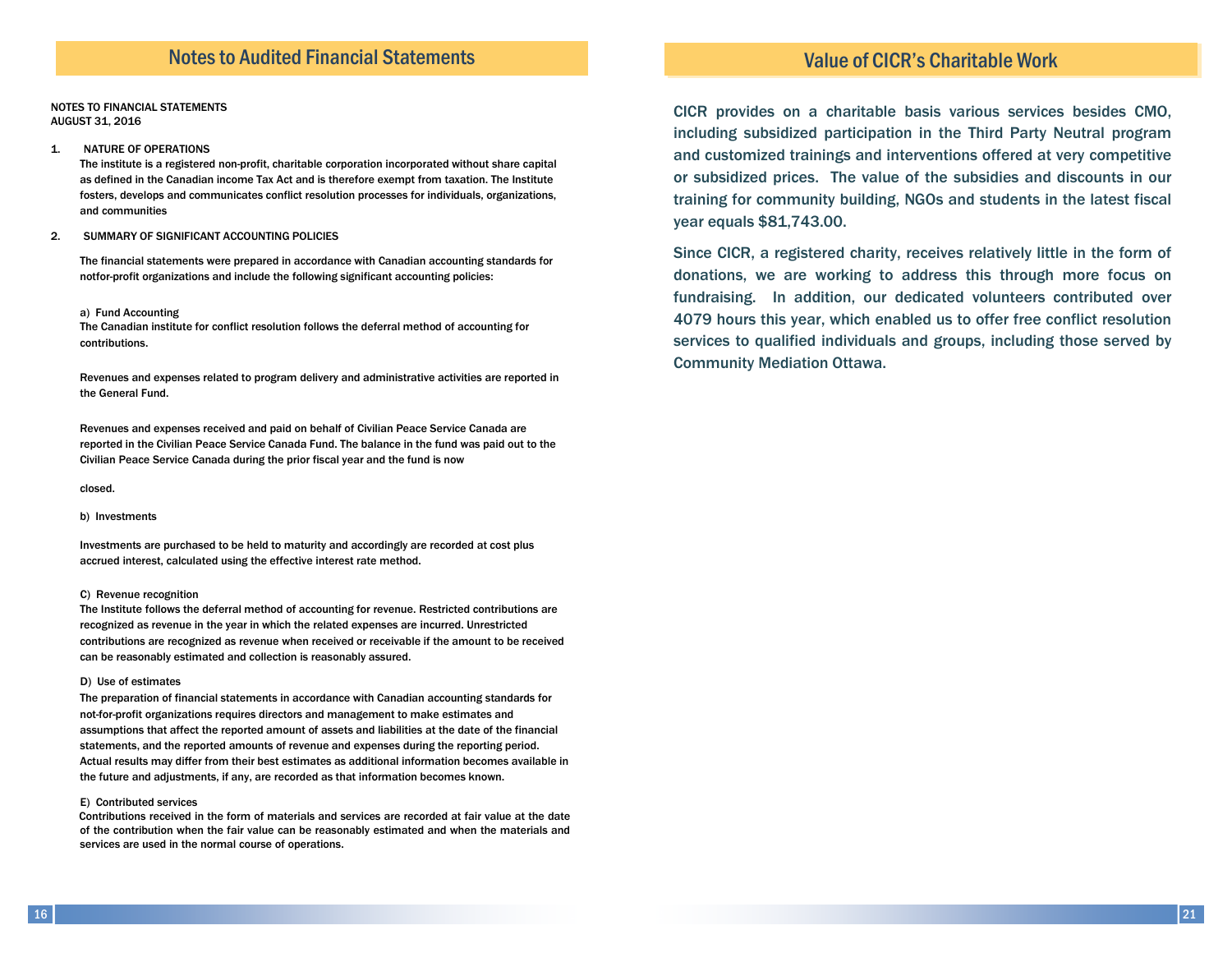### Notes to Audited Financial Statements

2. SUMMARY OF SIGNIFICANT ACCOUNTING POLICIES (continue) E) Contributed services

The Institute has been a partner of Saint Paul University since 1990. In exchange for the use of 2 office spaces at the University, the Institute offers a discount to each student enrolled in the University. A valuation of this contribution could not be made for the current year and therefore it was not included in the financial statements.

Volunteers contribute their time to assist the Institute in carrying out its service delivery activities. Due to the difficulty of determining their fair value, contributed services are not recognized in the financial statements. The Institute continues to offer subsidized and discounted conflict resolution training to enable community builders and people with low income to benefit from the training. Within this fiscal year, the amount of subsidy and discount offered was equivalent to the total of \$ 81,743 (2015 - \$105,069). In addition, a considerable number of CICR charitable activities and programs are carried out by volunteers, and in this fiscal year, the total of volunteer hours was 4,079 hours.

#### F) Financial Instruments

The carrying value of cash, accounts receivable, short-term investments, and accounts payable approximate their fair value because of the relatively short period to maturity of the instruments. It is management's opinion that the organization is not exposed to significant interest, currency or credit risks arising from its financial instruments.

# Value of our Charitable Work